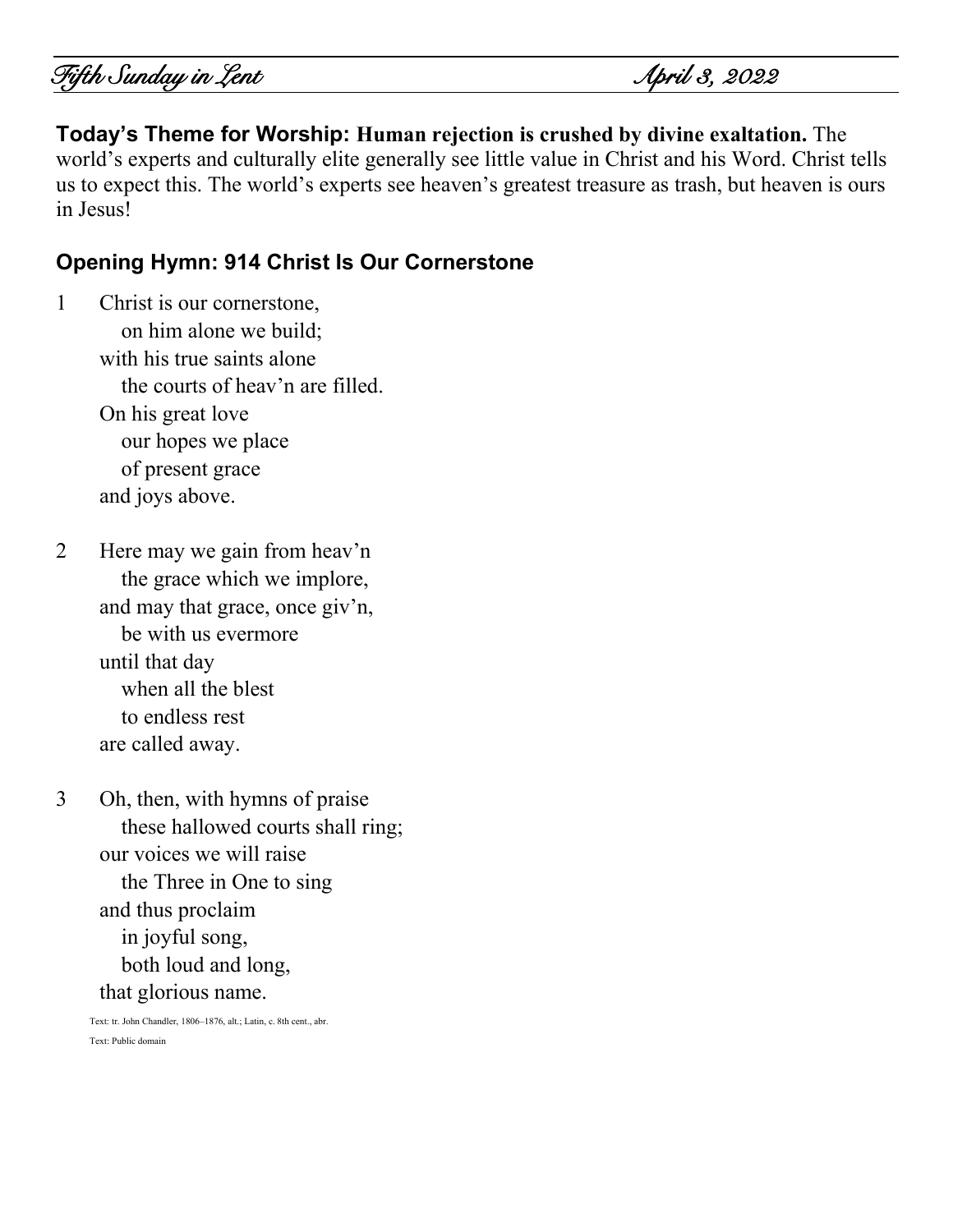### **Order of Service:** Service Setting One

# **Invocation**

P: In the name of the Father and of the  $+$  Son and of the Holy Spirit. **C: Amen.**

# **Confession**

P: If we claim to be without sin, we deceive ourselves and the truth is not in us.

**C: If we confess our sins, God is faithful and just and will forgive us our sins and purify us from all unrighteousness.** P: Let us confess our sins to the Lord. **C: Holy God, gracious Father, I am sinful by nature and have sinned against you in my thoughts, words, and actions. I have not loved you with my whole heart; I have not loved others as I should. I deserve your punishment both now and forever. But Jesus, my Savior, paid for my sins with his innocent suffering and death. Trusting in him, I pray: God, have mercy on me, a sinner.**

# **Absolution**

Our gracious Father in heaven has been merciful to us. He sent his only Son, Jesus Christ, who gave his life as the atoning sacrifice for the sins of the whole world. Therefore, as a called servant of Christ and by his authority, I forgive you all your sins in the name of the Father and of the  $+$  Son and of the Holy Spirit.

### **Amen.**

# **Lord, Have Mercy**

P: In peace let us pray to the Lord. **C: Lord, have mercy.**

P: For the peace from above and for our salvation, let us pray to the Lord. **C: Lord, have mercy.**

P: For the peace of the whole world, for the well-being of the Church of God, and for the unity of all, let us pray to the Lord. **C: Lord, have mercy.**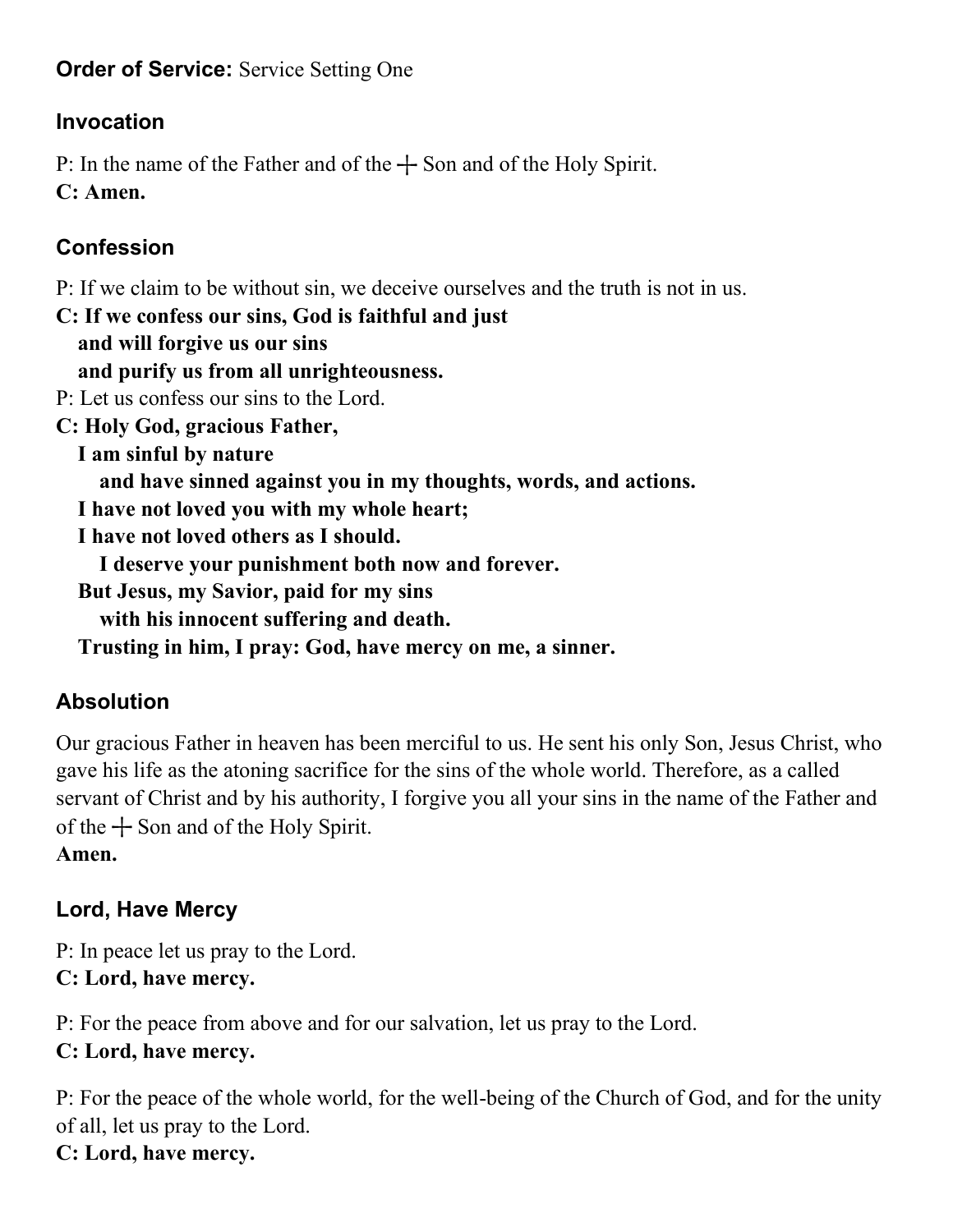P: For this holy house and for all who offer here their worship and praise, let us pray to the Lord.

### **C: Lord, have mercy.**

P: Help, save, comfort, and defend us, gracious Lord. **C: Amen.**

# **Glory Be to God**

Glory be to God on high, and on earth peace, good will toward men. We praise you, we bless you, we worship you, we glorify you, we give thanks to you, for your great glory, O Lord God, heav'nly King, God the Father Almighty. O Lord, the only-begotten Son, Jesus Christ; O Lord God, Lamb of God, Son of the Father, you take away the sin of the world; have mercy on us. You take away the sin of the world; receive our prayer. You sit at the right hand of God the Father; have mercy on us. For you only are holy; you only are the Lord. You only, O Christ, with the Holy Spirit, are most high in the glory of God the Father. Amen.

# **Salutation**

P: The Lord be with you. **C: And also with you.**

# **Prayer of the Day**

P: Let us pray.

Almighty God, by your great goodness, mercifully look upon your people that we may be governed and preserved evermore in body and soul; through your Son, Jesus Christ our Lord, who lives and reigns with you and the Holy Spirit, one God, now and forever. **C: Amen.**

# **First Reading: Isaiah 43:16-21**

<sup>16</sup>This is what the LORD says, who makes a road through the sea and a path through mighty waters, <sup>17</sup>who brings out the chariot and the horses, the army and the strong warrior. They will all lie down together.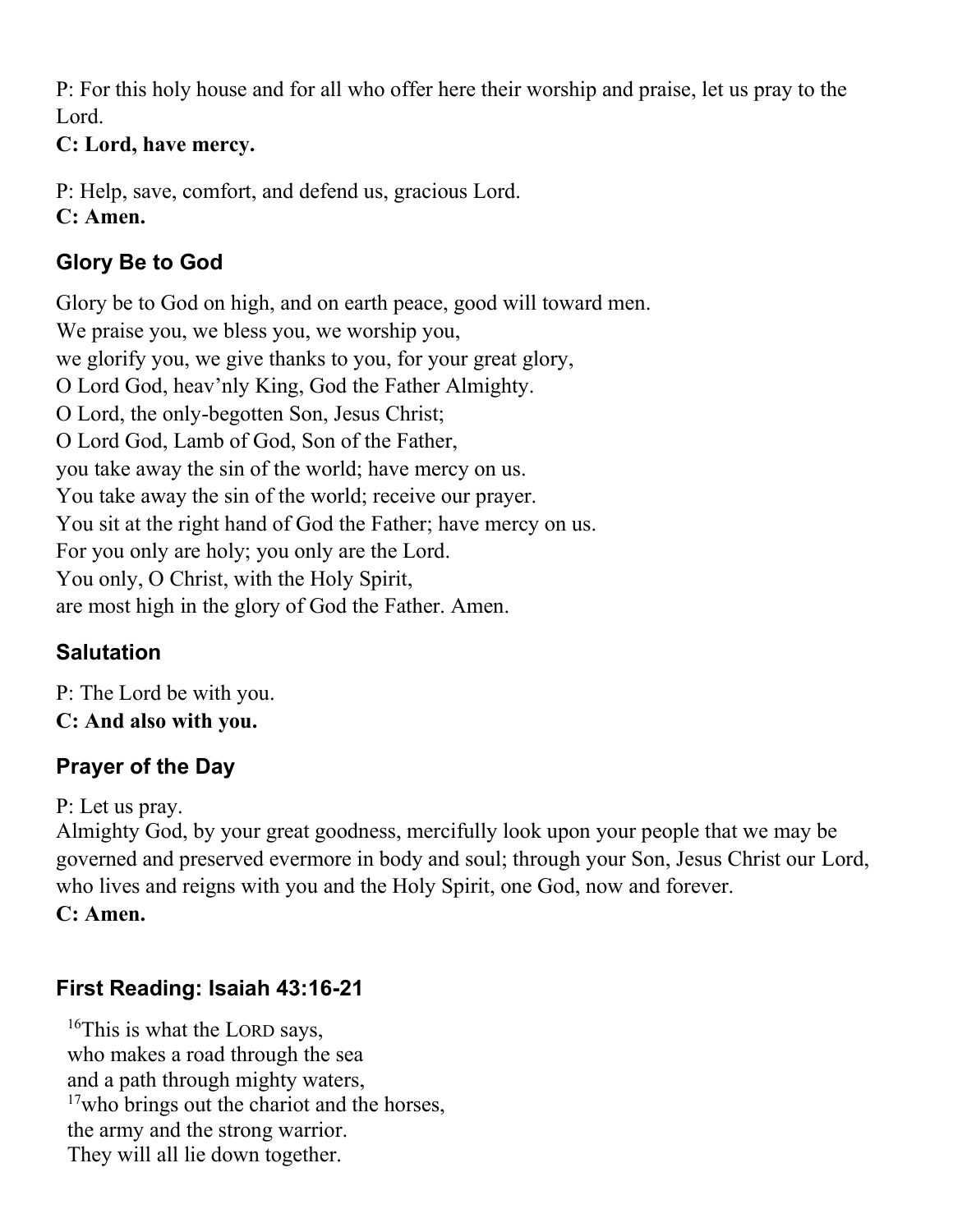They will not get up. They are extinguished. Like a wick they go out. <sup>18</sup>Do not remember the former things. Do not keep thinking about ancient things. <sup>19</sup>Watch, I am about to do a new thing. Now it will spring up. Don't you know about it? Indeed I will make a road in the wilderness. In the wasteland I will make rivers.  $20$ The wild animals, the jackals and ostriches, will honor me, because I am providing water in the wilderness, rivers in a parched wasteland, to provide water for my chosen people to drink.  $21$ This people that I formed for myself will declare

P: The Word of the Lord **C: Thanks be to God**

### **Psalm of the Day: 73B Surely It Is God Who Saves Me**

Surely it is God who saves me, I will trust in him and not be afraid, for the Lord is my stronghold and my sure defense, and he will be my Savior

I am always with you you hold me by my right hand You guide me with your counsel, and afterward you will take me into glory

Surely it is God who saves me, I will trust in him and not be afraid, for the Lord is my stronghold and my sure defense, and he will be my Savior

Whom have I in heav'n but you? And earth has nothing I desire besides you. My flesh and my heart may fail, but God is the strength of my heart and my portion forever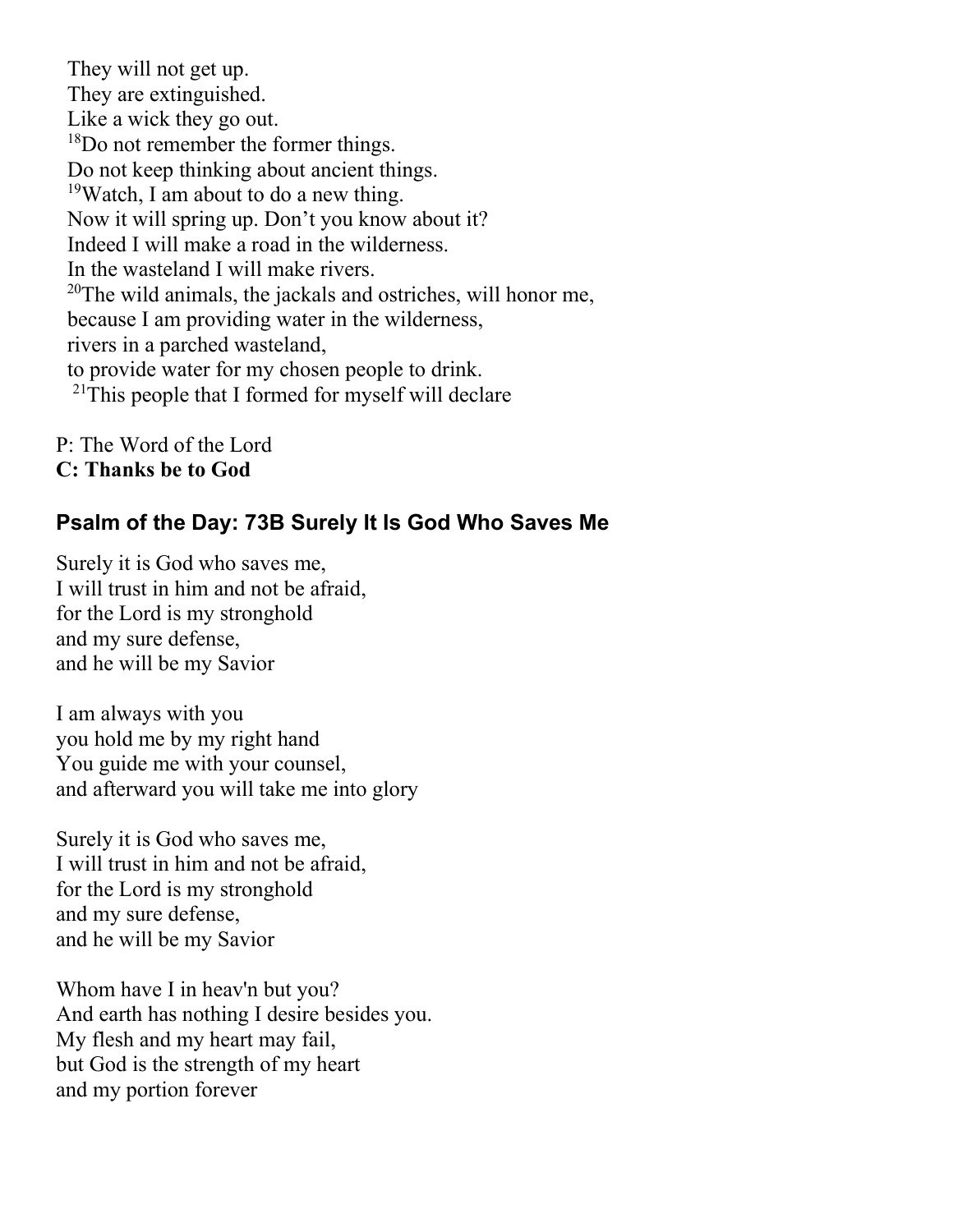Surely it is God who saves me, I will trust in him and not be afraid, for the Lord is my stronghold and my sure defense, and he will be my Savior

Glory be to the Father and to the Son and to the Holy Spirit as it was in the beginning, is now, and will be forever. Amen

Surely it is God who saves me, I will trust in him and not be afraid, for the Lord is my stronghold and my sure defense, and he will be my Savior

#### **Second Reading: Philippians 3:8-14**

If anyone else thinks that he has grounds for confidence in the flesh, I have more: <sup>5</sup>circumcised on the eighth day, of the people of Israel, of the tribe of Benjamin, a Hebrew of Hebrews; in regard to the law, a Pharisee; <sup>6</sup>in regard to zeal, persecuting the church; in regard to the righteousness that is in the law, blameless.

<sup>7</sup>But, whatever things were a profit for me, these things I have come to consider a loss because of Christ. <sup>8</sup>But even more than that, I consider everything to be a loss because of what is worth far more: knowing Christ Jesus, my Lord. For his sake, I have lost all things and consider them rubbish, so that I may gain Christ <sup>9</sup>and be found in him, not having a righteousness of my own, which comes from the law, but that which comes through faith in Christ, the righteousness that comes from God by faith. <sup>10</sup>I do this so that I may know him and the power of his resurrection and the fellowship of his sufferings, being conformed to his death,  $\frac{11}{11}$  in the hope that in some way I may arrive at the resurrection from the dead.

 $12$ Not that I have already obtained this or have already reached the goal, but I press on to take hold of that for which Christ Jesus also took hold of me. <sup>13</sup>Brothers, I do not consider myself to have taken hold of it yet, but there is one thing I do: Forgetting the things that are behind and straining toward the things that are ahead, <sup>14</sup>I press on toward the goal, for the prize of the upward call of God in Christ Jesus.

P: The Word of the Lord **C: Thanks be to God**

#### **Adult Choir Day by Day**

#### **Gospel: Luke 20:9-19**

<sup>9</sup>He began to tell the people this parable: "A man planted a vineyard, leased it to some tenant farmers, and went away on a journey for a long time. <sup>10</sup>When it was the right time, he sent a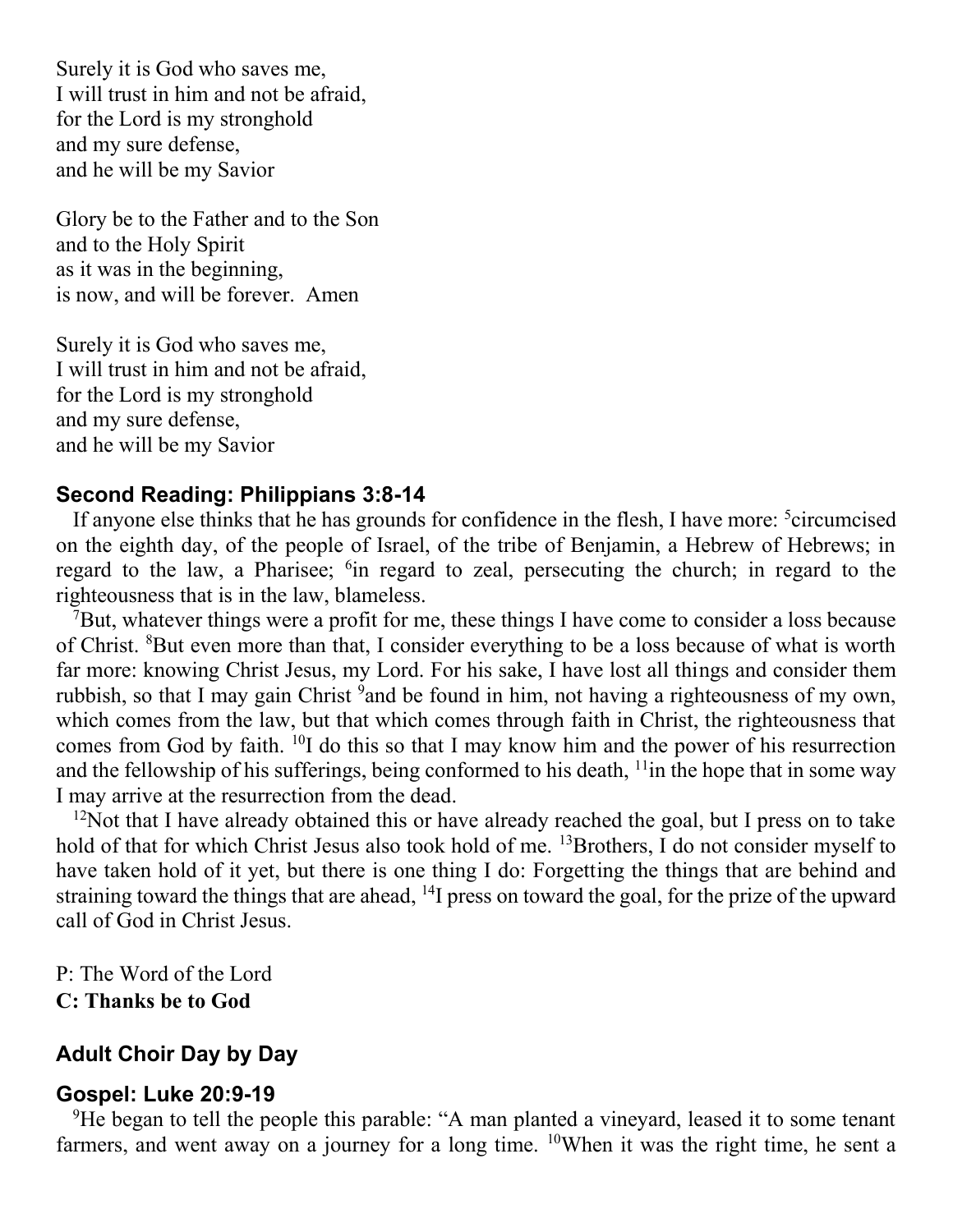servant to the tenants to collect his share of the fruit of the vineyard. But the tenant farmers beat the servant and sent him away empty-handed.  $11$ The man went ahead and sent yet another servant, but they also beat him, treated him shamefully, and sent him away empty-handed. <sup>12</sup>He then sent yet a third. They also wounded him and threw him out. <sup>13</sup>The owner of the vineyard said, 'What should I do? I will send my son, whom I love. Perhaps they will respect him.'

<sup>14"</sup>But when the tenant farmers saw him, they talked it over with one another. They said, 'This is the heir. Let's kill him, so that the inheritance will be ours.' <sup>15</sup>They threw him out of the vineyard and killed him. So what will the owner of the vineyard do to them? <sup>16</sup>He will come and destroy those tenant farmers and give the vineyard to others."

When they heard this, they said, "May it never be!"

 $17$ But he looked at them and said. "Then what about this that is written:

The stone that the builders rejected has become the cornerstone?

<sup>18"</sup>Everyone who falls on that stone will be broken to pieces, and it will crush the one on whom it falls."

<sup>19</sup>That very hour the chief priests and the experts in the law began looking for a way to lay hands on him, because they knew he had spoken this parable against them. But they were afraid of the people.

P: The Gospel of the Lord.

**C: Praise be to you, O Christ!** 

# **Hymn of the Day: 861 Lord Jesus Christ, the Church's Head**

- 1 Lord Jesus Christ, the Church's head, you are her one foundation; in you she trusts, before you bows, and waits for your salvation. Built on this rock secure, your Church shall endure though all the world decay and all things pass away. O hear, O hear us, Jesus!
- 2 O Lord, let this your little flock, your name alone confessing, continue in your loving care, true unity possessing. Your sacraments, O Lord, and your saving Word to us e'er pure retain; grant that they may remain our only strength and comfort.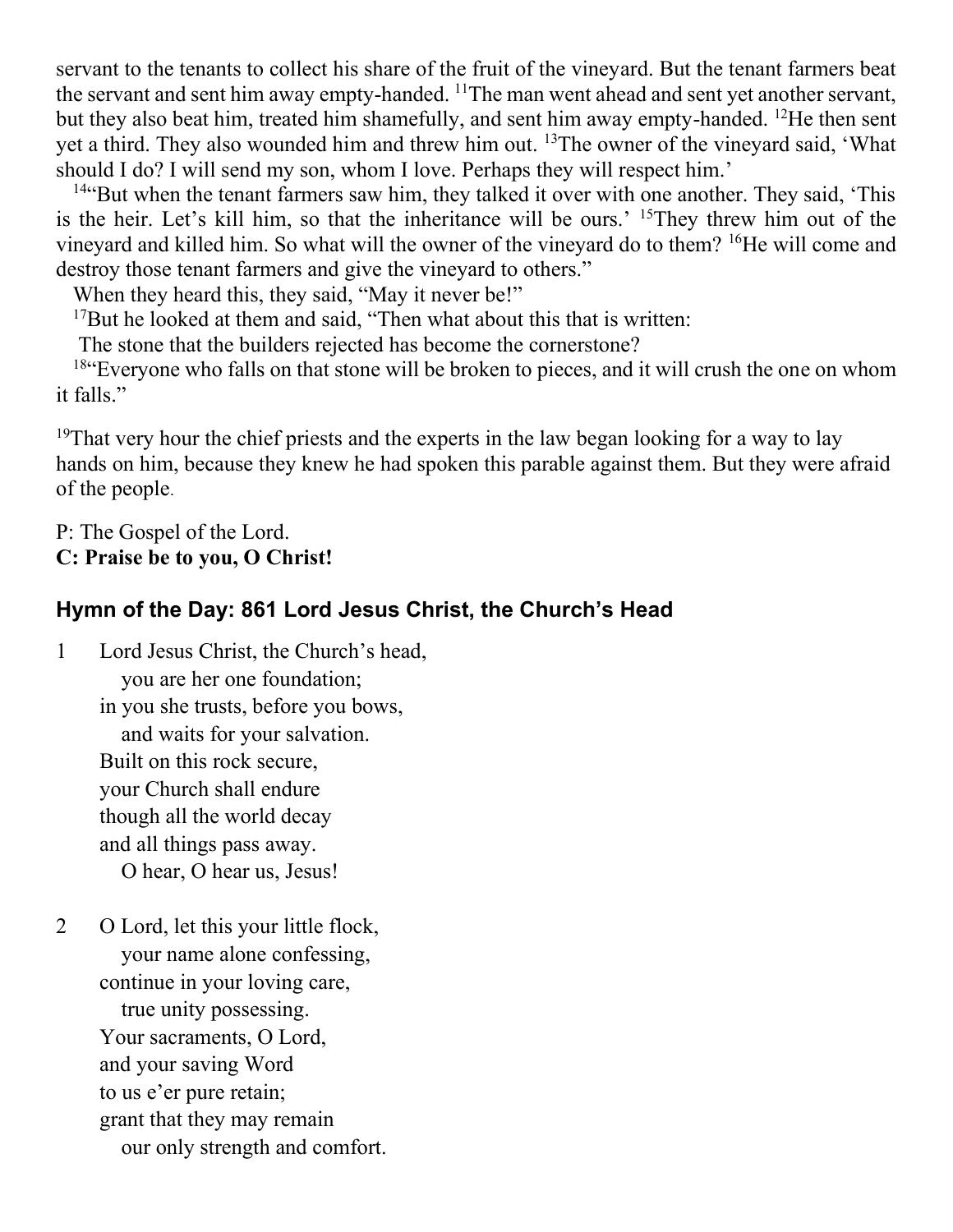3 Help us to serve you evermore with hearts both pure and lowly; and may your Word, that light divine, shine on in splendor holy that we repentance show, in faith ever grow; the pow'r of sin destroy and evils that annoy. O make us faithful Christians.

4 And for your gospel let us dare to sacrifice all treasure; teach us to bear your blessèd cross, to find in you all pleasure. O grant us steadfastness in joy and distress. Lord, for your mercy's sake, let us by grace partake of endless joy and glory.

> Text: tr. William J. Schaefer, 1891–1976, alt.; Johann Mentzer, 1658–1734, abr. Text: Public domain

#### **Sermon**

#### **Nicene Creed**

**We believe in one God, the Father, the Almighty, maker of heaven and earth, of all that is, seen and unseen.**

**We believe in one Lord, Jesus Christ, the only Son of God, eternally begotten of the Father, God from God, Light from Light, true God from true God, begotten, not made, of one being with the Father. Through him all things were made. For us and for our salvation, he came down from heaven, was incarnate of the Holy Spirit and the Virgin Mary, and became truly human.**

 **For our sake he was crucified under Pontius Pilate.**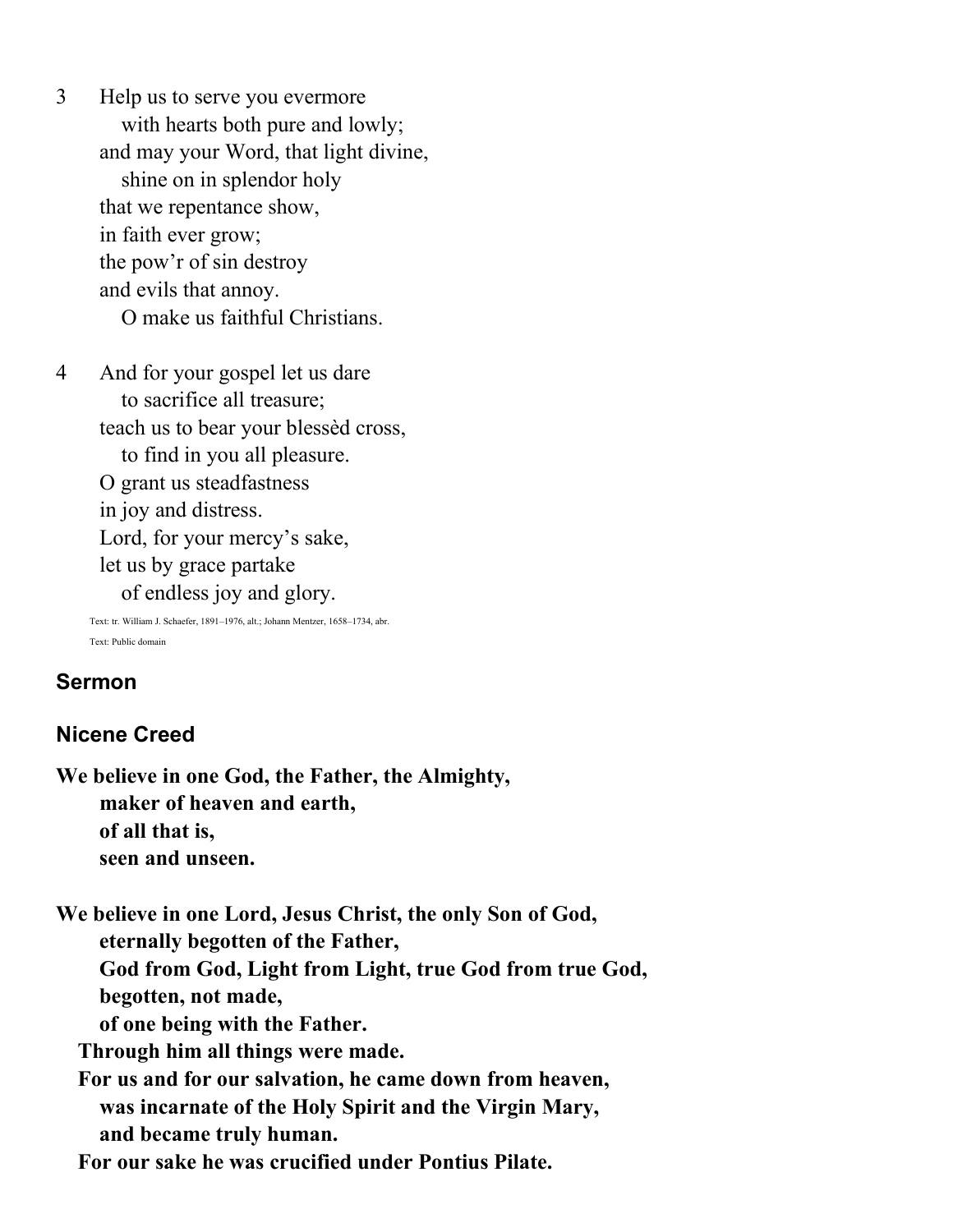**He suffered death and was buried. On the third day he rose again in accordance with the Scriptures. He ascended into heaven and is seated at the right hand of the Father. He will come again in glory to judge the living and the dead, and his kingdom will have no end.**

**We believe in the Holy Spirit, the Lord, the giver of life, who proceeds from the Father and the Son, who in unity with the Father and the Son is worshiped and glorified, who has spoken through the prophets. We believe in one holy Christian and apostolic Church. We acknowledge one baptism for the forgiveness of sins. We look for the resurrection of the dead and the life of the world to come. Amen.**

### **Prayer of the Church**

### **Offering**

You can give your offerings from your smartphone with the new **Vanco Mobile** app, which can be downloaded for free at Google Play or the App Store. You can also give at [holytrinitylutheranwyoming.com](http://holytrinitylutheranwyoming.com/) by clicking the Offerings link at the top of the page. If you have any questions about any of these options, please contact Dave Vogel at [financialsecretary@holytrinity-wels.net](mailto:financialsecretary@holytrinity-wels.net) or 616-808-6320.



**Offering Prayer**

### **The Sacrament**

P: The Lord be with you. **C: And also with you.**

P: Lift up your hearts. **C: We lift them up to the Lord.**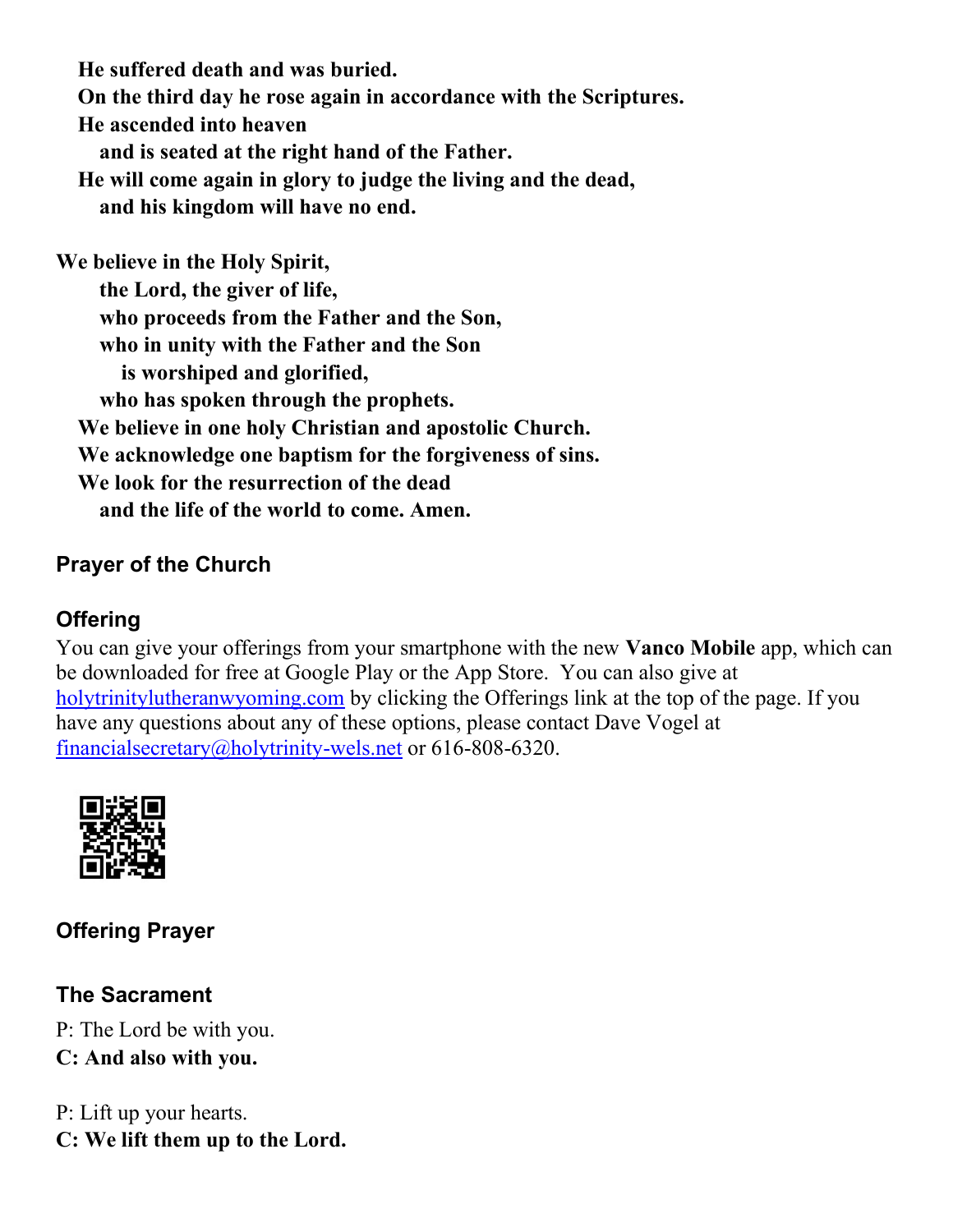# P: Let us give thanks to the Lord our God.

# **C: It is right to give him thanks and praise.**

It is truly good and right that we should at all times and in all places give you thanks, O Lord, holy Father, almighty and everlasting God, through Jesus Christ our Lord, who lived among us as a human being and revealed his glory as your only Son, full of grace and truth. Therefore, with all the saints on earth and hosts of heaven, we praise your holy name and join their glorious song:

# **Holy, Holy, Holy**

Holy, holy, holy Lord God of heavenly hosts: heav'n and earth are full of your glory. Hosanna, hosanna, hosanna in the highest.

Blessed is he, blessed is he, blessed is he who comes in the name of the Lord. Hosanna, hosanna, hosanna in the highest.

# **Prayer of Thanksgiving**

We give thanks to you, O God, through your dear Son, Jesus Christ, whom you sent to be our Savior, our Redeemer, and the messenger of your grace. Through him you made all things; in him you are well pleased. He is the incarnate Word, conceived by the Holy Spirit and born of the Virgin Mary. To fulfill your promises, he stretched out his hands on the cross and released from eternal death all who believe in you.

As we remember Jesus' death and resurrection, we thank you that you have gathered us together to receive your Son's body and blood. Send us your Spirit, unite us as one, and strengthen our faith so that we may praise you in your Son, Jesus Christ. Through him, we glorify and honor you, O God our Father, with the Holy Spirit, one God, now and forever. **C: Amen.**

# **Lord's Prayer**

**Our Father in heaven, hallowed be your name, your kingdom come, your will be done on earth as in heaven. Give us today our daily bread. Forgive us our sins, as we forgive those who sin against us. Lead us not into temptation, but deliver us from evil.**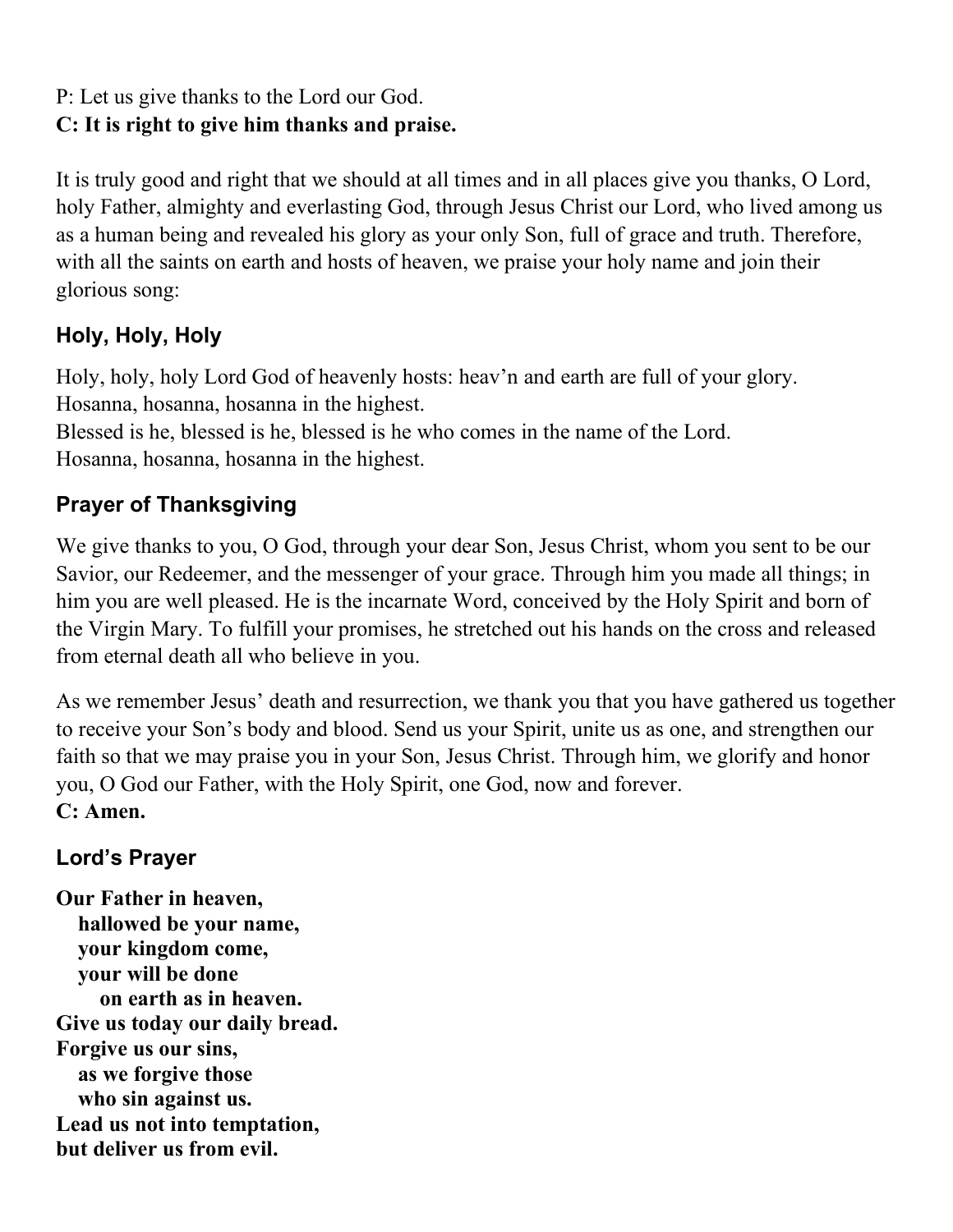**For the kingdom, the power, and the glory are yours now and forever. Amen.**

#### **Words of Institution**

Our Lord Jesus Christ, on the night he was betrayed, took bread; and when he had given thanks, he broke it and gave it to his disciples, saying, "Take and eat; this is my  $+$  body, which is given for you. Do this in remembrance of me."

Then he took the cup, gave thanks, and gave it to them, saying, "Drink from it, all of you; this is  $my + blood of the new covenant, which is poured out for you for the for giveness of sins. Do$ this, whenever you drink it, in remembrance of me."

P: The peace of the Lord be with you always. **C: Amen.**

### **O Christ, Lamb of God**

O Christ, Lamb of God, you take away the sin of the world; have mercy on us. O Christ, Lamb of God, you take away the sin of the world; have mercy on us.

O Christ, Lamb of God, you take away the sin of the world; grant us your peace. Amen.

# **Distribution Hymn: 397 My Song Is Love Unknown**

- 1 My song is love unknown, my Savior's love to me, love to the loveless shown that they might lovely be. Oh, who am I that for my sake my Lord should take frail flesh and die?
- 2 He came from his blest throne salvation to bestow, but such disdain! So few the longed-for Christ would know! But oh, my friend, my friend indeed, who at my need his life did spend!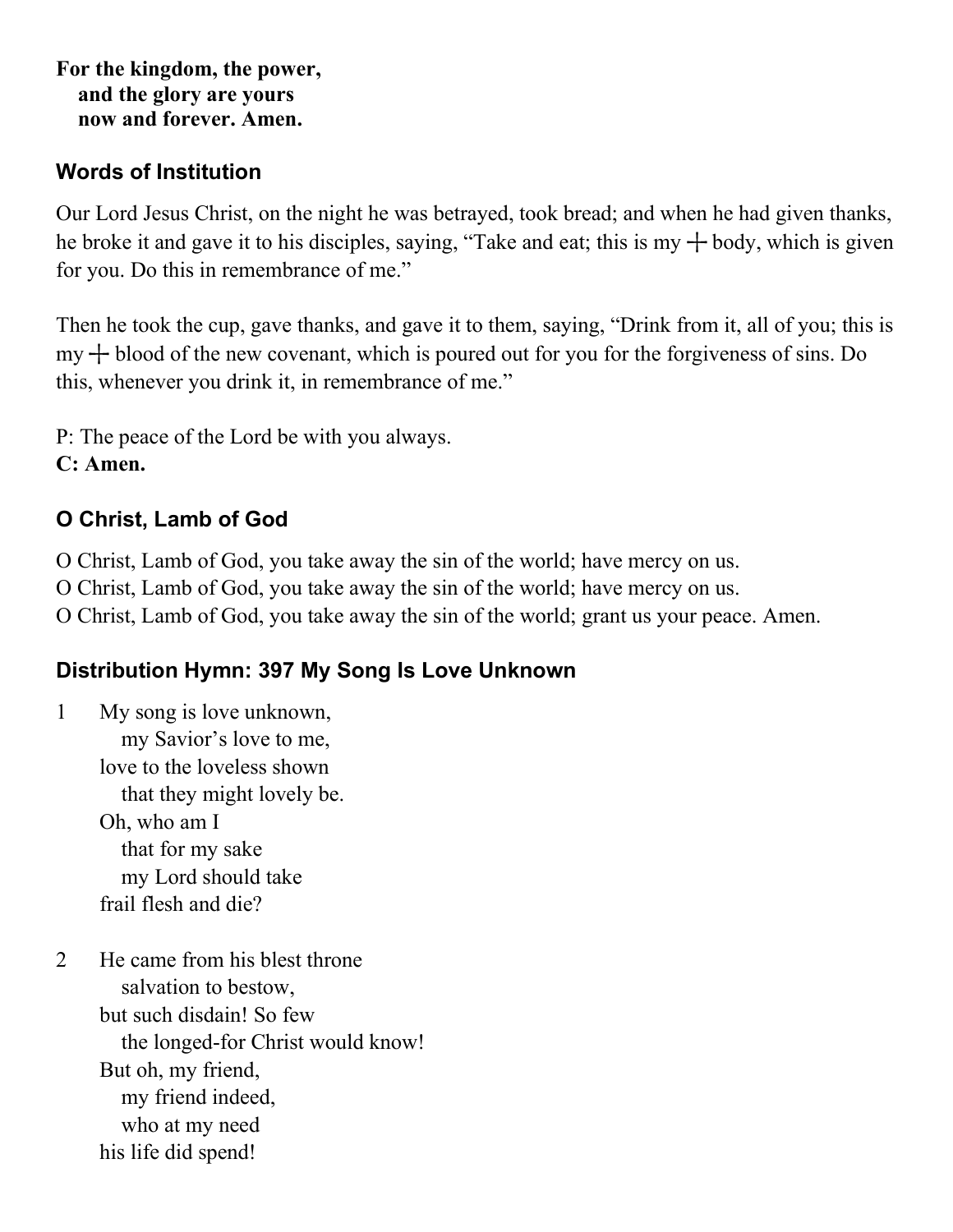3 Sometimes they strew his way and his sweet praises sing, resounding all the day hosannas to their King. Then "Crucify!" is all their breath, and for his death they thirst and cry.

4 Why? What has my Lord done? What makes this rage and spite? He made the lame to run, he gave the blind their sight. Sweet injuries! Yet they at these themselves displease and 'gainst him rise.

5 They rise and needs will have my dear Lord made away. A murderer they save, the Prince of life they slay. Yet cheerful he to suff'ring goes that he his foes from death might free.

6 In life no house, no home my Lord on earth might have; in death no friendly tomb but what a stranger gave. What may I say? Heav'n was his home but mine the tomb wherein he lay.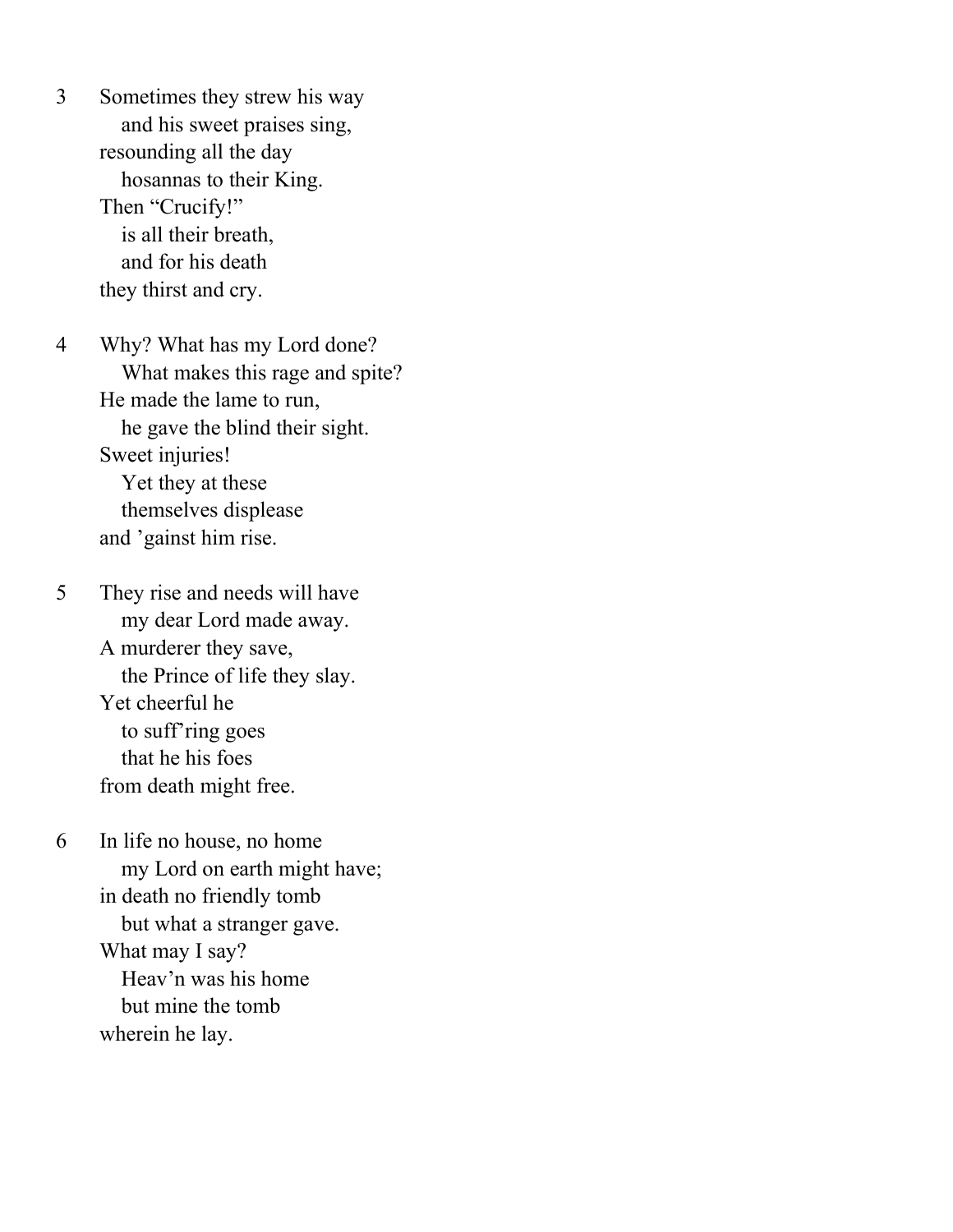7 Here might I stay and sing; no story so divine, never was love, dear King, never was grief like thine. This is my friend, in whose sweet praise I all my days could gladly spend! Text: Samuel Crossman, c. 1624–1683, alt. Text: Public domain

# **Thanksgiving**

P: Give thanks to the Lord, for he is good; **C: his mercy endures forever.**

P: Whenever we eat this bread and drink this cup,

#### **C: we proclaim the Lord's death until he comes.**

#### **Prayer**

We give thanks, almighty God, that you have refreshed us with this saving gift. We pray that through it you will strengthen our faith in you and increase our love for one another. We ask this in the name of Jesus Christ our Lord, who lives and reigns with you and the Holy Spirit, one God, now and forever.

**C: Amen.**

### **Blessing**

The Lord bless you and keep you. The Lord make his face shine on you and be gracious to you. The Lord look on you with favor and  $+$  give you peace. **C: Amen.**

### **Hymn: 517 Praise the One Who Breaks the Darkness**

1 Praise the one who breaks the darkness with a liberating light; praise the one who frees the pris'ners, turning blindness into sight. Praise the one who preached the gospel, healing ev'ry dread disease,